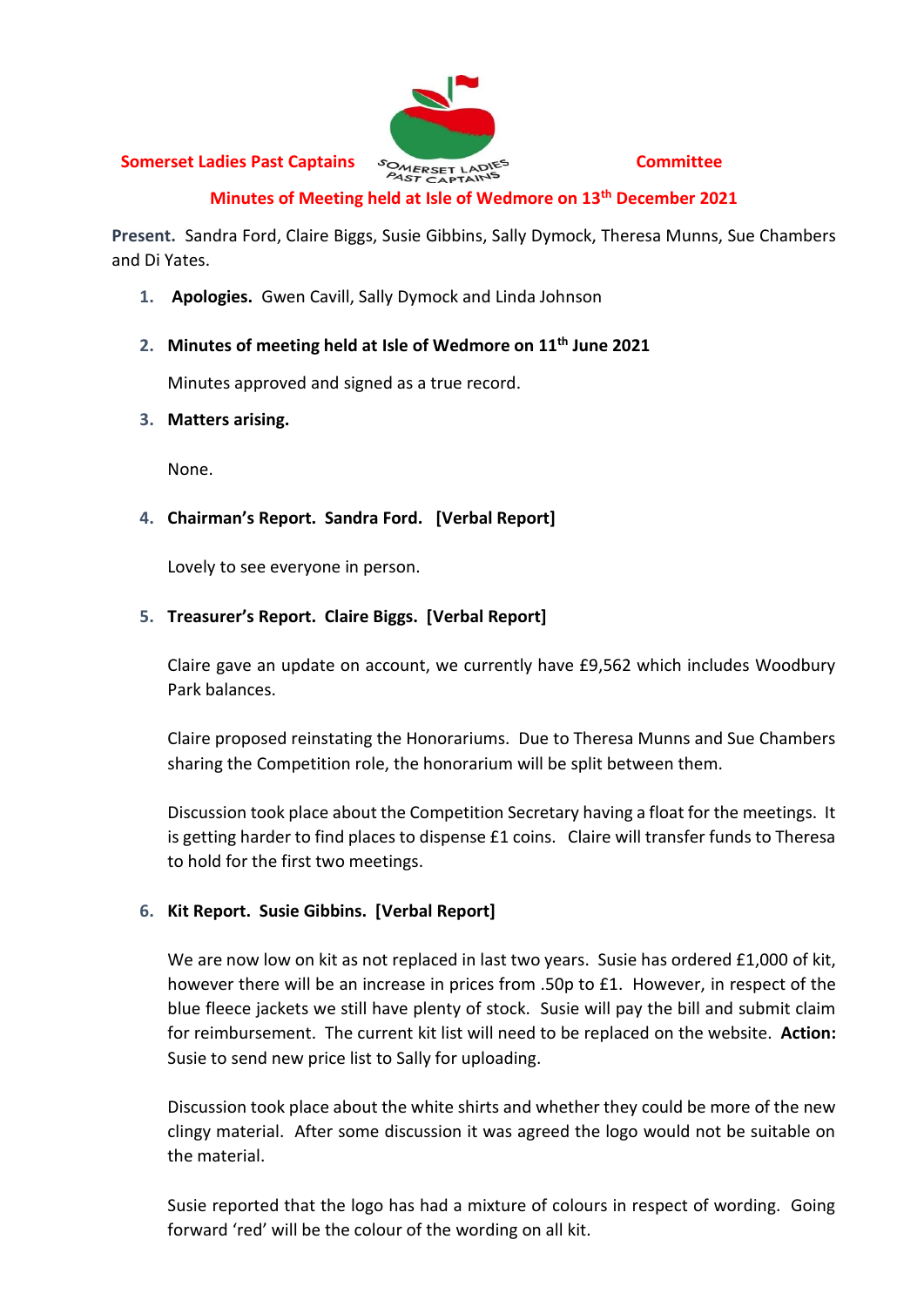# **7. Match Organiser's Report. Linda Johnson. [Linda's Match Report – Attachment 1).**

It was agreed to endorse Linda's proposal to increase the match fee to £30 per person. After some discussion it was thought best to see if we could change bacon rolls to a Danish, not all ladies enjoy bacon rolls and could be cheaper. **Action:** Linda to see if some of these can be changed to a Danish instead of bacon rolls and a reduction in price possibly.

The 2022 match captains were agreed as follows:

Cornwall – 25th April – Home at Enmore Park: Claire Biggs Dorset – 9th June – Home to Long Sutton: Sue Chambers Gwent – 23rd June – Home at Mendip Spring: Linda Johnson Devon – 11th July - Home to Taunton & Pickeridge: Theresa Munns Hampshire – 20th July – Away to Wellow GC: Gwen Cavill Wiltshire – 4th August – Away to Kingsdown: Di Yates Past Captains: 1st September – Away to Worlebury: Sandra Ford Gloucester: 20th September – Home to Farrington: Susie Gibbins

Sally Dymock will be asked to be on standby in case of any team captains become unavailable.

**Action:** Di to issue match availability letter to Delegates. Members need to respond to Linda Johnson by 31<sup>st</sup> January. (Action: Di to E:Mail electronic version of Delegate list to Linda Johnson.)

Carole Patterson would be keen to have a Seniors Ladies Match vs Ladies Past Captains. This will be further discussed and raised at the AGM to seek members' views. If it was thought appropriate we could add this to the calendar in 2023 – especially if we see a decline in ladies playing against Cornwall or Hampshire.

# **8. Team Event 2022. Susie Gibbins. [Verbal]**

Letters to be issued to team captains in January concerning menu. Susie is expecting various changes in team players. Also, Susie is hoping to find a way for members to select their wine for the table upon check-in at Woodbury Park

Susie to send enquiries to Donnington Valley, The Vale, Puckrup Hall and Tewkesbury Park for possible venue for the Team Event in 2023. The shot-gun start may no longer be feasible for the first day.

# **9. Competition Secretary's Report. Theresa Munns. [Verbal Report].**

Theresa will run the Spring and Summer meeting and Sue will then run the Autumn meeting.

Discussion took place about the pricing for the events.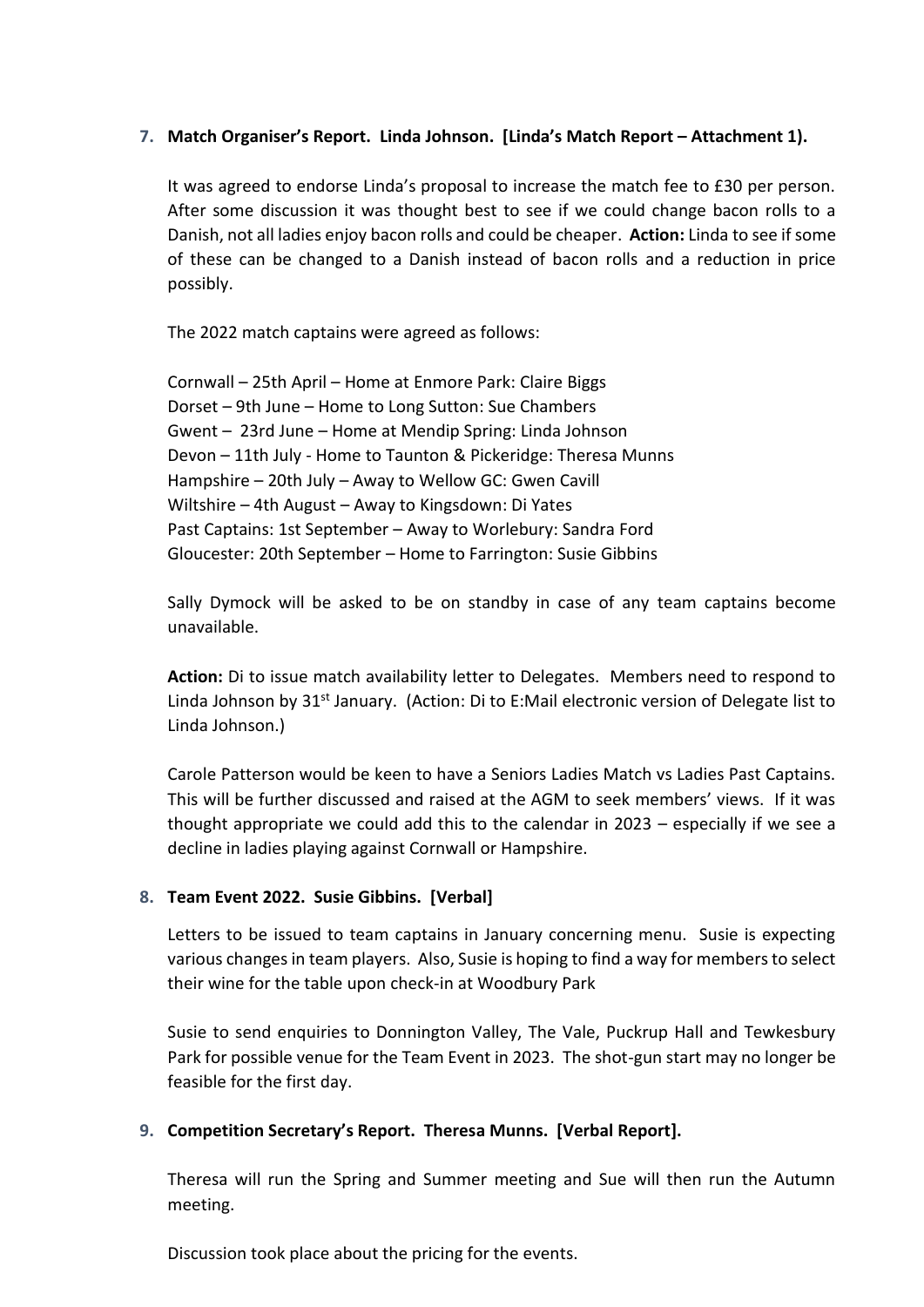Spring: Mendip Spring: based on 40 players. £15 green fee payable. £20 per head to be charged.

Summer: Wells. Course fee £750 based on 50 to 60 players. £20 per head to be charged.

Autumn: Isle of Wedmore: Course fee £900. Meal no price as yet but as expect £13-£15. £38.00 per head to be charged.

The forms will be live on website in January 2022. **Action:** Theresa to send forms to Sally for upload.

#### **10. Website Report. Sally Dymock.** No report.

#### **11. AOB**

An E:mail had been received from a Tony Williams who is attempting to find out about ladies from the Mendip and their achievements. **Action:** Di to forward to The Mendip Delegate and Fran Davies as President (and also from The Mendip) to see if they can assist.

An update on members who are no longer with us, and need to be mentioned at the next AGM was discussed. **Action:** Di to add to AGM information.

Meeting closed at 11.50 p.m.

The first three meeting dates for 2022 were agreed and the Christmas Lunch booked:

 $14<sup>th</sup>$  March 10.00, 20<sup>th</sup> May 10.00 a.m.; 15<sup>th</sup> July 10 a.m. all at the Isle of Wedmore.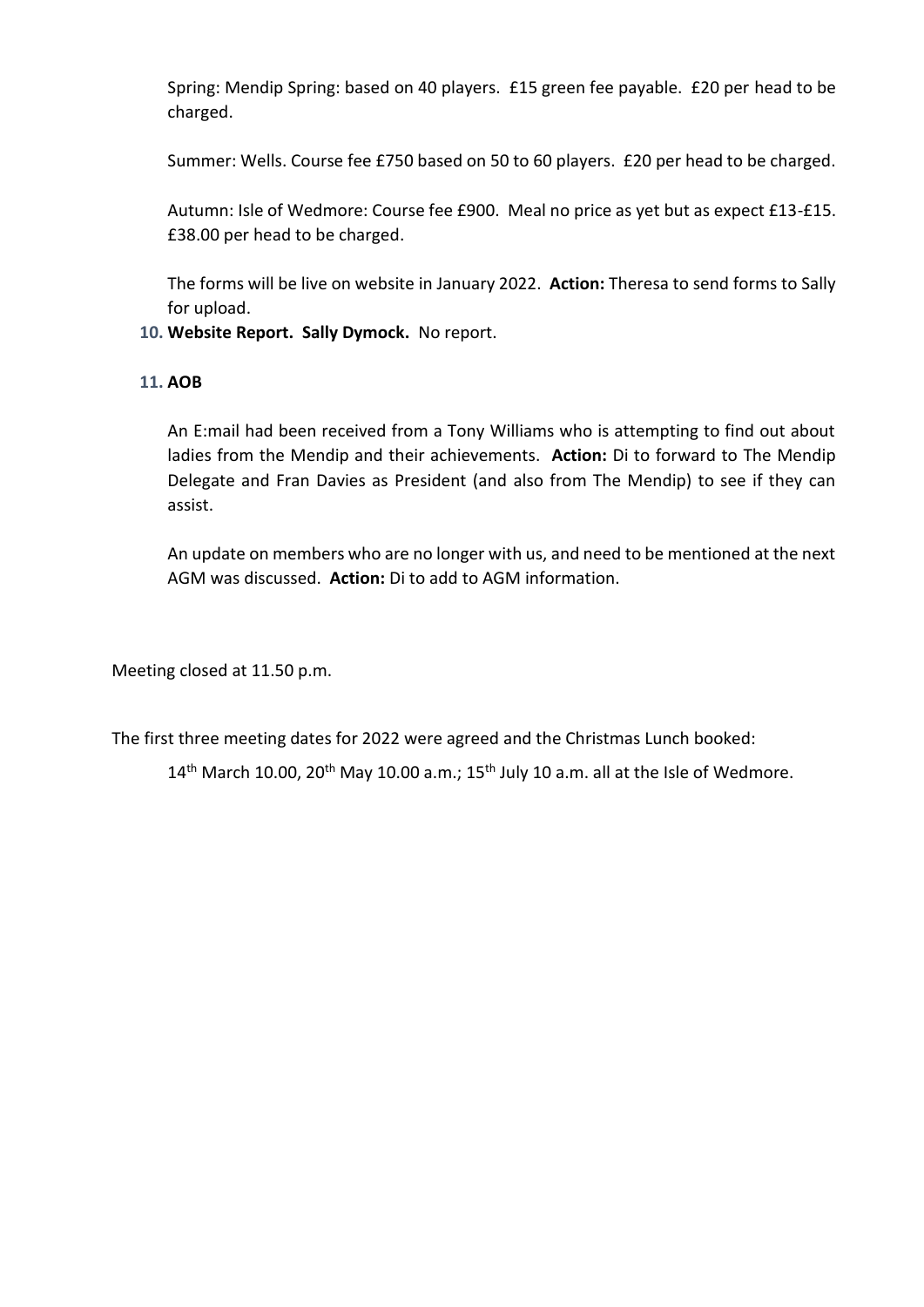#### **SLPCS Meeting Monday 13th December 2021**

#### **Match Organiser Report**

The matches arranged for 2022 are as follows:

| <b>Match</b>    | <b>Date</b>                    |      | Venue                      | <b>Details</b>                                                                                          |   | Cost   |
|-----------------|--------------------------------|------|----------------------------|---------------------------------------------------------------------------------------------------------|---|--------|
| Cornwall        | Monday 25th April 2022         | Home | Enmore                     | Arrive 10am. First tee<br>11 Coffee & Bacon Roll.<br>Two Course Society<br>Meal with coffee at<br>4.30. |   | £ 30   |
| Dorset          | Thursday 9 June 2022           | Home | Long Sutton                | Coffee on arrival at 11.<br>First tee at 12 and 2<br>course meal                                        |   | $E$ 27 |
| Gwent           | Thursday 23rd June 2022        | Home | <b>Mendip Spring</b>       | Coffee & bacon roll<br>11am First tee at 12<br>Two course meal at<br>5.30                               | f | 30     |
| Devon           | Monday 11 July 2022            | Home | Taunton &<br>Pickeridge    | Coffee on arrival at 11.<br>First tee at 12 followed<br>by a 2 course meal                              |   | £ 33   |
| Hampshire       | Wednesday 20 July 2022         | Away | <b>Wellow Golf</b><br>Club | Coffee & bacon rolls<br>from 11. First tee 12<br>followed by a 2 course<br>meal with coffee             | f | 34     |
| Wiltshire       | Thursday 4th August 2022       | Away | Kingsdown GC               | Coffee and bacon roll<br>on arrival at 11.00, golf<br>from 12.00 and a 1<br>course meal<br>afterwards.  | f | 36     |
| Men Captains    | Thursday 1st September<br>2022 | Away | Worlebury                  | Sandwiches & chips on<br>arrival. First tee 13.00.<br>1 course meal                                     | £ | 18     |
| Gloucestershire | Tuesday 20 September 2022      | Home | Farrington                 | Coffee @ 11. First tee<br>12. 2 course meal @<br>4.45                                                   | f | 30     |

The total cost over the season is £3720.

If the cost per head remains at £27 we will need to subsidise the matches by £352. If we raise the cost to £30 we will come out slightly ahead with £32 extra.

I strongly recommend we raise the price to £30 because these rates were negotiated in 2020 and the clubs have mostly very kindly agreed to honour their original quotes. They have all told me that the price will increase next year. Kingsdown wanted to increase their charge to £40 so we have compromised with a 1 course meal. We also have a very cheap match against the men. This was originally quoted at £40 until Worlebury were persuaded to waive the green fee. I think in 2023 we will be looking at average match fees nearer £40.

I am aware that the ratio of home to away matches is uneven. This is due to the mix of cancellations and postponements. This will be corrected in 2023 because Gloucestershire have agreed to come to us again that year.

We need to appoint captains for the matches. I assume that Claire will want to continue to captain the Cornwall match. I would like to take the Gwent match as I will be away for most of the summer and this